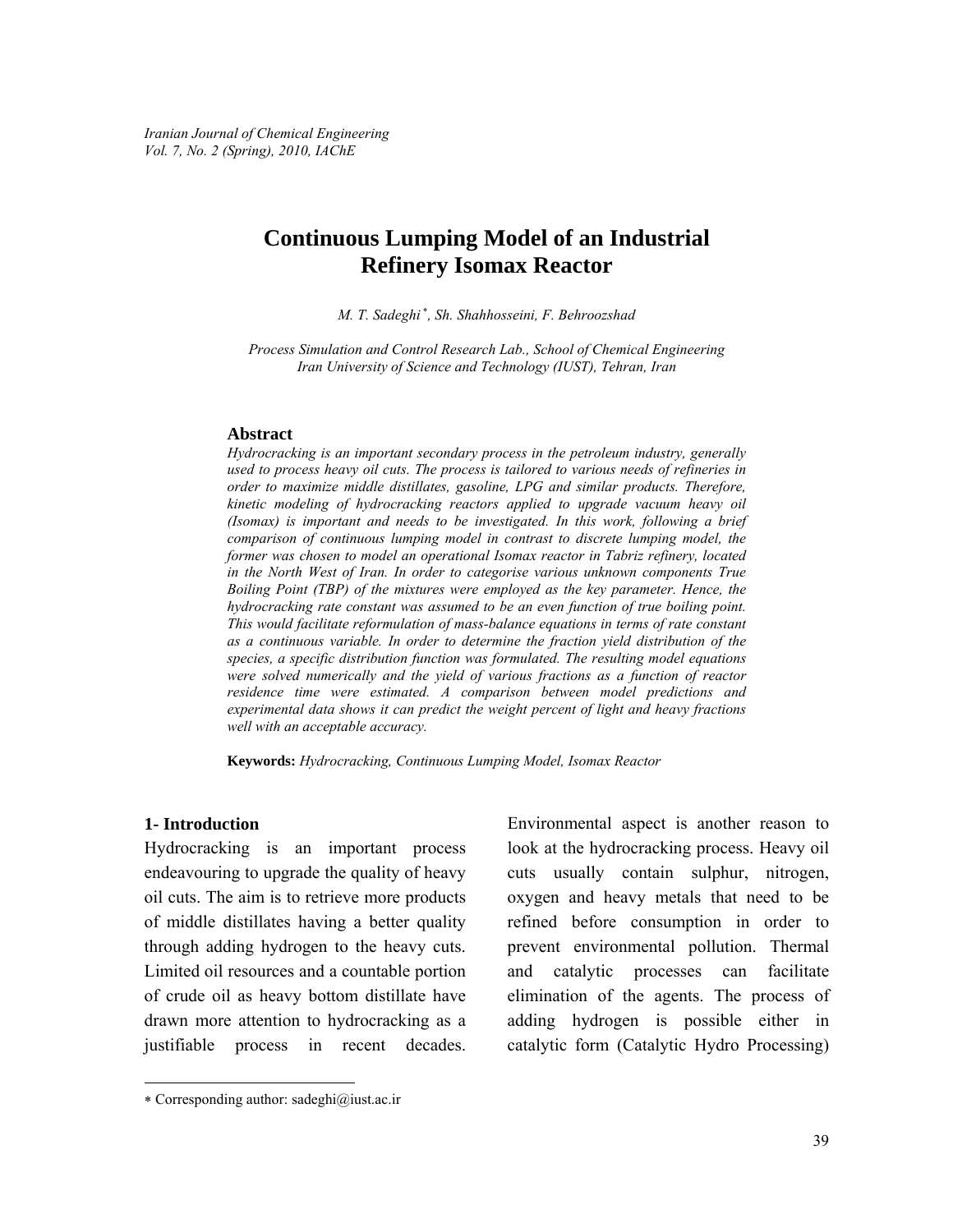or in thermal form (Thermal Hydro Processing). In catalytic processes, usually nickel oxide and molybdenum oxide catalysts based on alumina in 400 to 450 °C and 140bar are used. The catalysts play an important role in removing heteroatom components. On the other hand, thermal reactions break heavy components into lighter ones. In thermal hydrocracking, additives are added in order to control coke formation. Since hydrocracking is used as a prime process to enhance oil quality, the demand of having a kinetic model, especially for heavy cuts, has become more significant. Prediction of desired and undesired products at different operating conditions, optimisation and control of the process, design and selection of catalyst type would be easier having a kinetic model. A reliable kinetic model of a chemical reaction can describe the unique behaviour of each component based on the reaction mechanism. Due to the numerous components that exist in heavy oil cuts, modelling the composition and behaviour of such complex mixtures is not an easy task. Hence, determination of the complete molecular composition is not feasible with current analytical techniques. A modelling approach called structure oriented lumping (SOL) can be a solution to model the composition and chemistry of the complex mixture at a molecular level [1]. The main concept of the method is to represent an individual molecule or a set of closely related isomers as a mathematical construct of certain specific and repeating structural groups. Thus, the complex hydrocracking mixture can be represented as thousands of distinct molecular components, each having a mathematical identity. This

enables construction of large complex reaction networks with tens of thousands of specific reactions simulating the chemistry of the mixture. The method provides a convenient framework for incorporating molecular physical property correlations, existing group contribution methods, molecular thermodynamic properties, and the structured activity relationships of chemical kinetics in the development of the model [2]. Detailed reaction network of the process can be taken into account in a newly proposed method called single event microkinetics (SEMK) [3]. The method underlying the classical carbenium ion chemistry occurring on the Brønsted acid sites of zeolitic catalysts has been shown to be effective in modelling acid catalyzed processes or the catalytic cracking process [4, 5]. It employs the rate coefficients applicable to any feedstock composition that can be estimated through the cracking of relatively simple and representative model molecules [6]. Catalyst properties such as acid strength were not explicitly accounted for in the early version of the SEMK model[7]. The SEMK simulations can be performed at the molecular level for hydrocarbons with small carbon numbers. However, having higher carbon numbers, the reaction network can be so large that the solution of the resulted equations becomes almost impossible [4, 8]. Moreover, a full detail analysis of the reaction products is not viable with today's analytical tools. The SEMK model needs to be modified to the so called relumped form to describe the system, while preserving the fundamental character of the model [9].

Artificial neural network (ANN) modelling is another tool investigating the steady-state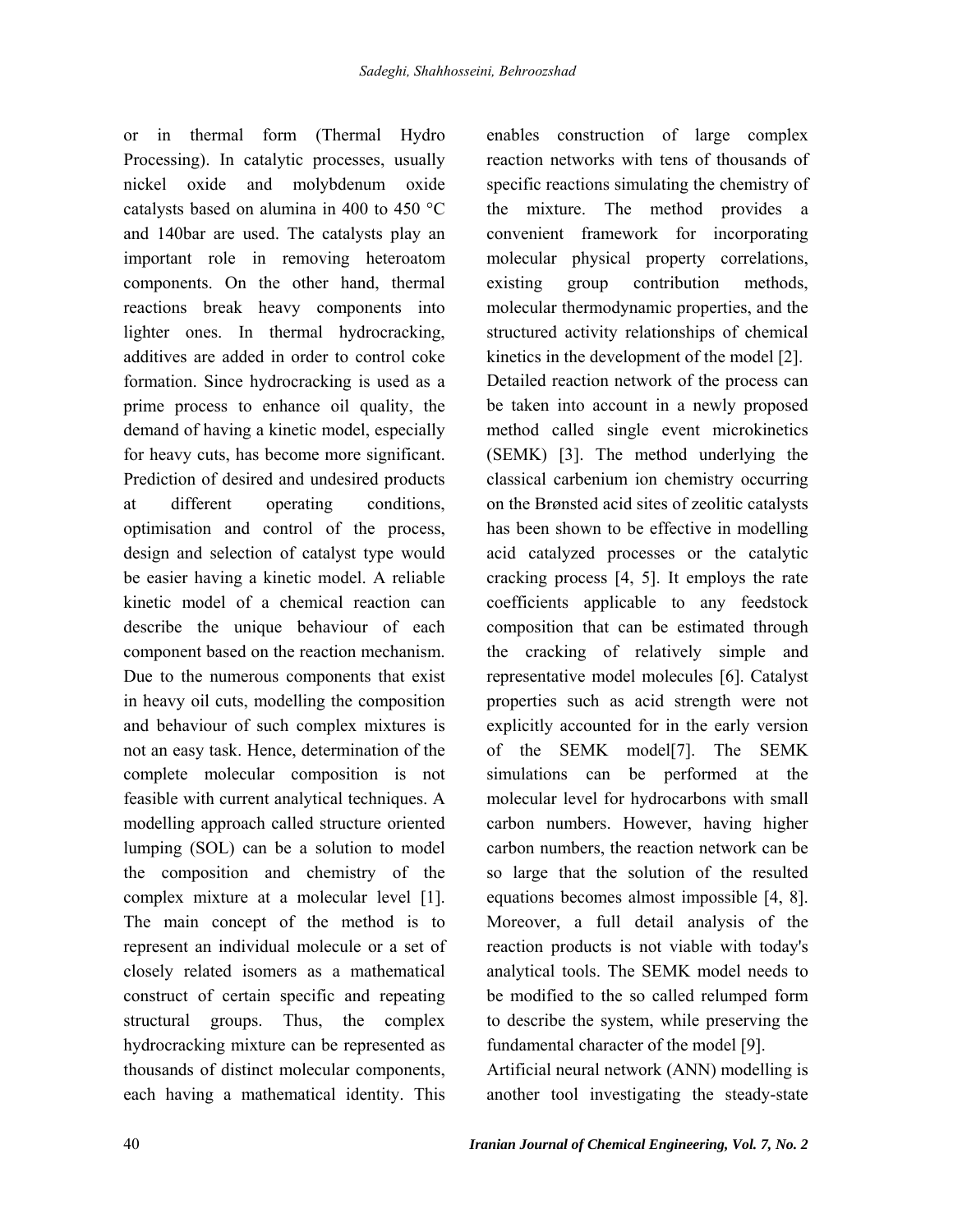behaviour of the process [10]. A large set of real data is needed to develop, train and check the model. Due to the complexity of hydrocracking however, modelling the process is a great challenge. The ANN model proved to be capable of predicting the volume percent of conversion based on six input variables [11]. The optimum architecture of the ANN model was investigated by the authors and it was claimed to be superior to an existing nonlinear statistical model.

In a more simple approach, a range of components are conventionally selected as a bulk instead of studying each component. The behaviour of the bulk in the reactions will be analysed for overall process studies. A range of the components is called a pseudo component. The range may be categorised based on boiling point, molecular weight, number of carbon atoms and other quantitative properties. Different lumping models were developed in order to analyse the kinetics of hydrocracking reactions for complex mixtures. The models can be used in discrete lumping methods [12-15] as well as continuous lumping methods that have attracted more attention [16, 17]. In discrete models, since the components are defined in lump (group), individual reactions of species can be ignored. Moreover, the conversion in lumped boundaries can be used to describe chemical conversion as well as conversion of one lumped component to another. Any number of lumped components can be assumed, in which distribution of the mixture changes due to reaction. Continuous models were basically developed in the 1980's and proved to be useful by recent researches. In all the above methods, the main challenge is

to relate the feed composition to the product yields and quality for a wide range of operating conditions. In this paper the continuous lumping concept was applied to model the Tabriz refinery Isomax reactor.

## **2- The continuous lumping model**

A continuous mixture is so complex that individual chemical species present in the mixture are no longer worth being distinguished independently. Instead, an index such as TBP or reactivity may be chosen. In contrast to the discrete lumping approaches that are usually based on pseudo components such as products slate, TBP cuts, carbon number or molecular weight, in the continuum theory of lumping, the reactive mixture is considered to form a continuous mixture with regard to its species type, boiling point, molecular weight or other applicable physical properties.

The idea of continuous mixture has found many applications since it was first introduced in 1931 [18]. The concept is used when a system consists of numerous components having physical properties close to each other. For such mixtures a continuous variable such as boiling point, molecular weight or other mixture characteristics may be used to describe the mixture composition. This method is used in the mathematical modelling of different phenomena including distillation [19], thermodynamics, isomers distribution [20], polymerization [21] as well as reaction of continuous mixtures [22-25]. In order to apply a continuous model, a continuous distribution function for the reactants mixture based on one of their properties needs to be defined. The aim of modelling is to analyze the continuous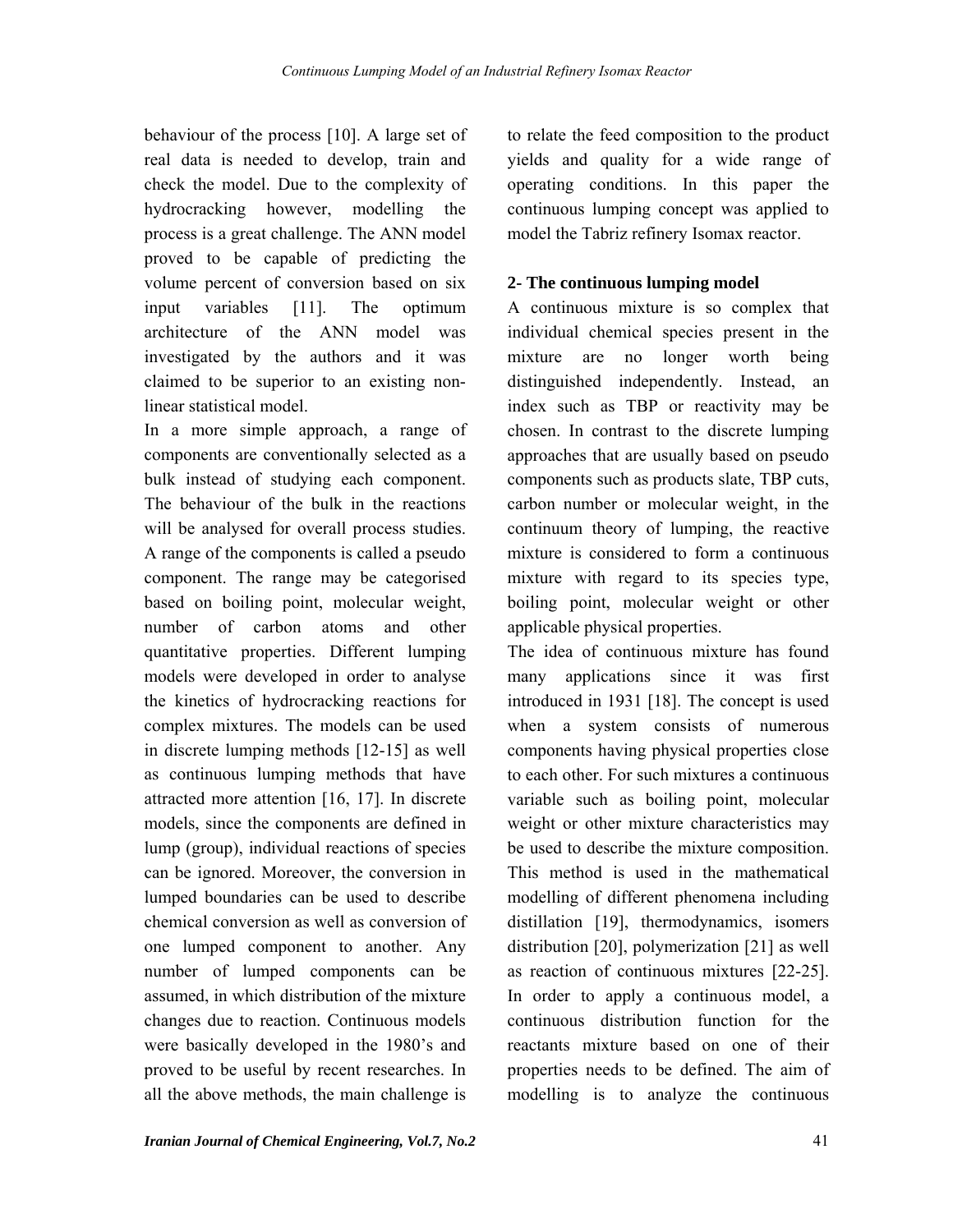function finding its final values after the reaction. In this research, a model for hydrocracking of an oil mixture based on the continuous lumping theory [26] is developed. The oil mixture is fundamentally defined by TBP curves. A first order reaction between the components is assumed which is an acceptable assumption for hydrocracking of heavy cuts [27]. However, the model is flexible enough to be applied for other reaction orders. Moreover, TBP curves are employed as the key variable describing the mixture characteristics. Therefore the mixture composition at any given time of the reaction is known by TBP curves. The TBP distribution function for the reactants mixture varies with reaction time. More heavy components are converted to lighter ones as residence time (reaction time) increases. The distribution function of the mixture changes in a way that lighter components increase with more residence time. Similar to any other kinetic model, the model is expect to predict the distribution of reactant mixture composition at any given residence time. The TBP curves can be converted to a weighted composition distribution function as  $C(\theta, t)$  is relative to the normalized temperature defined as follows:

$$
\theta = \frac{TBP - TBP_i}{TBP_h - TBP_i} \tag{1}
$$

Where,  $TBP_h$  and  $TBP_l$  indicate the higher and lower boiling point possible in the reactant mixture and represent the heavier and lighter components in the mixture respectively.  $C(\theta,t)$  is the value of concentration distribution function, corresponding to a normalized  $TBP(\theta)$  at any given time (*t*). Therefore,  $C(\theta, t)d\theta$  is the concentration of the components having a boiling point between  $\theta$  and  $\theta + d\theta$  in the normalized TBP curve. Here, we assume a simple relation for reaction rate constant *k* versus *θ* as:

$$
\frac{k}{k_{\text{max}}} = \theta^{(\frac{1}{\alpha})} \tag{2}
$$

 $\alpha$  is a model parameter and  $k_{max}$  is the rate constant of the component with the highest *TBP* for which  $\theta = 1$ . Another assumption in the above equation is that when  $k = 0$  then *θ*= 0. That means the cracking rate of the component with the smallest boiling point is zero. This is a reasonable assumption since the smallest component would not break and remains intact. The above function was chosen since it confirms many experimental data from previous studies [28, 29, 30, 31, 32]. Other functions having the same assumptions may also be applied. Conversion of discrete mixture (*i* coordinate) to continuous mixture (*k* coordinate), in which *i* transforms to *k* coordinate system, and a description of the reactor performance in the continuous system are formulated by Chou et al [24]. The component type distribution function *D(k)* can be obtained as a Jacobian of *i*-*k* coordinate transformation in mathematical form as follows:

$$
D(k) = \frac{di}{dk} = \frac{di}{d\theta} \frac{d\theta}{dk}
$$
 (3)

Where *i* is the component index in discrete system. In this work however, pseudo components were used that are defined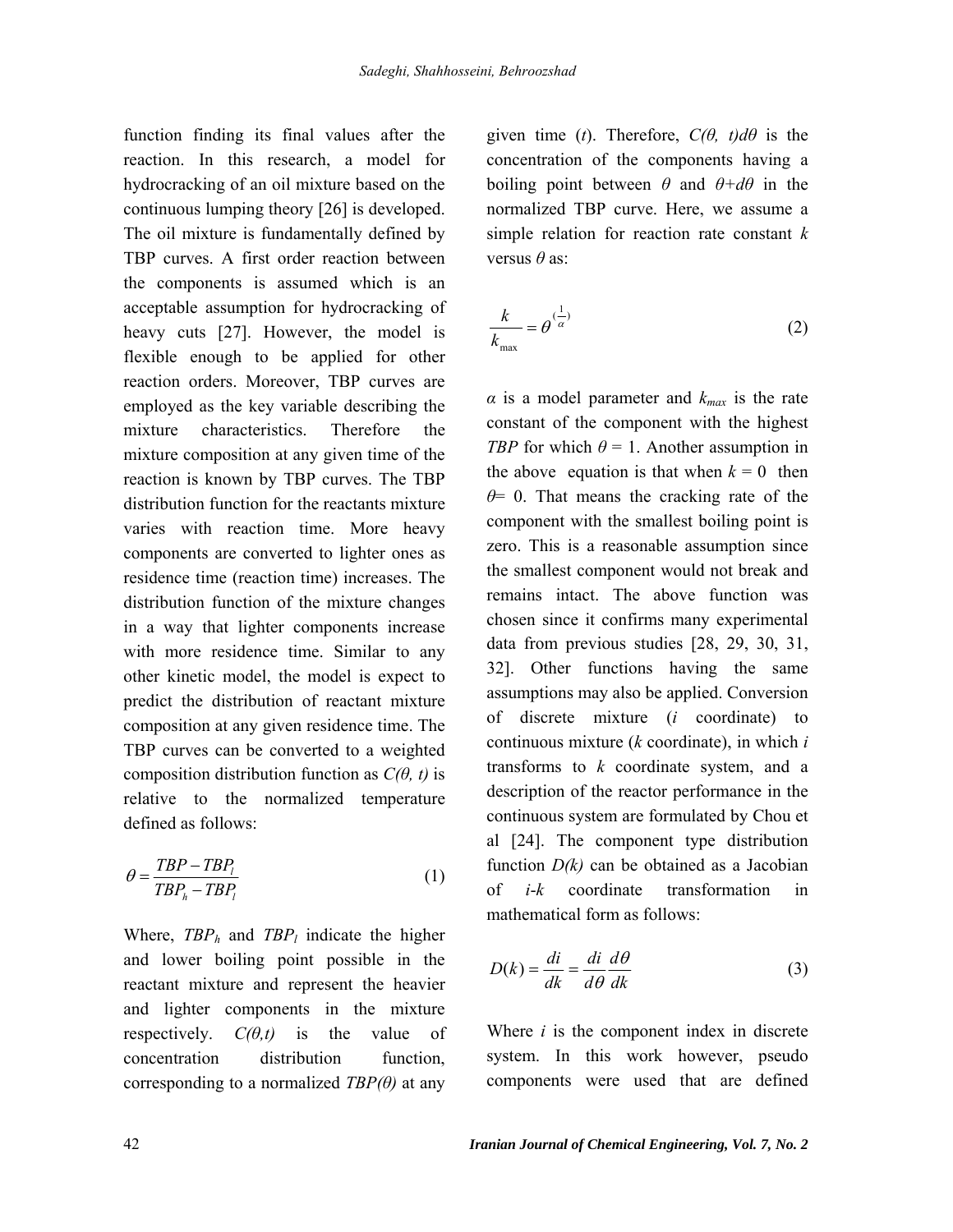relative to  $\theta$  and equally spaced along the *i* coordinate axis. *N* is the total number of components  $(N \rightarrow \infty)$ , and  $\frac{di}{d\theta}$  can be estimated by the *N* components. From the above equation we can write the following relation:

$$
D(k) = \frac{N \alpha k^{(\alpha-1)}}{k_{\max}^{\alpha}}
$$
 (4)

#### **2.1- Mass balance equation**

Mass balance equation for the component with reactivity *k* in direction *t* can be derived as:

$$
\frac{dc(k,t)}{dt} = -k c(k,t)
$$
  
+ 
$$
\int_{k}^{k_{max}} P(k,K) K c(K,t) D(K) dK
$$
 (5)

The yield distribution function *P(k, K)* represents the amount of the components produced with reactivity *k* resulting from the cracking of the components with reactivity *K*. Since the mass balance is written in *k* space, the component type distribution function *D(K)*, accounts for cracking of all components with reactivity *K* required to inscribe the conservation law. From the above equation, a similar relation for nonlinear kinetic reactions can also be deduced. This requires incorporation of the rate models of  $k c(k,t)$  and  $K c(K,t)$  that can be easily substituted for other complex nonlinear reaction rates.

Equation 5 can be used in general to find outlet product distribution from the reactor (as a function of residence time) choosing an appropriate  $P(k, K)$  function. The function should be chosen in a form that satisfies the experimental results. From the experimental data, the  $P(k, K)$  function is presented as follows [26]:

$$
P(k, K) =
$$
  
\n
$$
\frac{1}{S_0 \sqrt{2\pi}} \left[ exp - \left[ \left\{ \left( k/K \right)^{a_0} - 0.5 \right\} / a_1 \right]^2 - A + B \right]
$$
 (6)

The terms A and B in the above equation are redefined as:

$$
A = \exp\left[-\left(0.5 \middle/ a_1\right)^2\right] \tag{7}
$$

$$
B = \delta \left( 1 - \left( \frac{k}{K} \right) \right) \tag{8}
$$

*a0* and *a1* are model parameters. Therefore, the distribution function is computed from the following relation.

$$
S_0 = \int_0^K \frac{1}{\sqrt{2\pi}} \left[ exp - \left[ \left\{ \left( \frac{k}{K} \right)^{a_0} - 0.5 \right\} / a_1 \right]^2 - A + B \left[ \frac{D(k)}{d(k)} \right] \right] \tag{9}
$$

Although first order hydrocracking reaction is assumed, the model can be easily extended to other kinetic forms. This is possible since the component type distribution function for complex continuous reaction mixtures has the same condition as discrete mixtures [33].

#### **2.2- Solving the continuous model**

Since there is no analytical solution for the continuous model, numerical methods are employed in order to solve equation 5. This is done by solving the integral part and then computing the resulting differential equation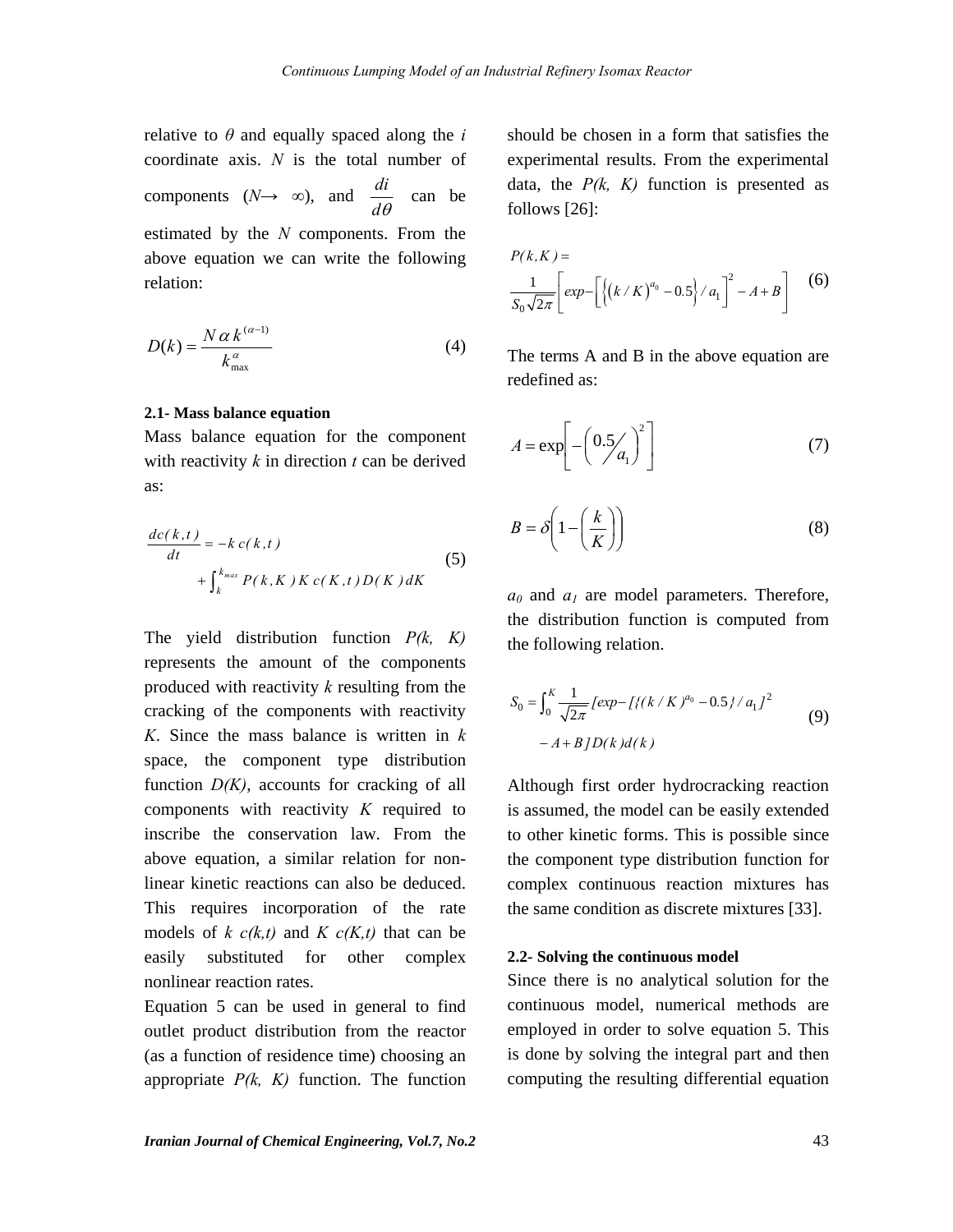using a direct method. The integral part is solved for each pseudo component as follows. The *K* space axis is divided into *N* equal distance points and the differential equation for each point with small time step *δt* is derived as shown in equation 10. Moreover, the relation between any two points in the function  $c(k, t)$  is assumed to be linear [26, 33].

$$
\frac{c(k_i, t) - c(k_i, t - \delta t)}{\delta t} = c(k_i, t)[-k_i + I_1(k_i, k_{i+1})] + \sum_{j=i+1}^{N-1} c(k_j, t)I_1(k_j, k_{j+1}) + \sum_{j=i+1}^{N-1} c(k_j, t)I_2(k_j, k_{j+1})
$$
\n(10)

Where:

$$
I_{1} = (k_{j}, k_{j+1}) = \int_{k_{j}}^{k_{j+1}} P(k_{i}, K) \frac{(K - k_{j+1})}{(k_{i} - k_{j+1})} D(K) dK
$$
\n(11)

$$
I_{2} = (k_{j}, k_{j+1}) = \int_{k_{j}}^{k_{j+1}} P(k_{i}, K) \frac{(K - k_{j})}{(k_{j+1} - k_{i})} D(K) dK
$$
\n(12)

The first numerical solution would be in the *N*'th point in which the heaviest molecule with the highest reactivity is cracked into lighter ones. Therefore at each time step we can write:

$$
c(k_N, t) = c(k_N, t - \delta t)e^{-k_N \delta t}
$$
 (13)

The difference equation is solved for all points and *c(k,t)* would be obtained. Next, the concentration of the slices is determined by

the following integral equation.

$$
C_{1,2}(t) = \int_{k_1}^{k_2} c(k, t) D(k) dk
$$
 (14)

The above concept was applied to model the operational isomax reactor of Tabriz refinery and simulation results are presented in TBP curves predicting the processes behaviour.

### **3- Plant description and data collection**

Tabriz refinery isomax plant is designed to convert 18000 barrels per day (bbl/d) of low quality gasoil from the vacuum tower producing  $8255kg/hr$  butane  $(C_4)$ , 1022 bbl/d light naphtha, 1418 bbl/d heavy naphtha, 9781 bbl/d kerosene and 7456 bbl/d gasoil (diesel fuel). The plant consists of four identical catalytic fixed bed reactors placed in two pairs of reactor series as shown in Fig. 1. The feed and hydrogen are fed into the system via two streams entering both reactor series, while additional hydrogen enters between the beds to supply the required hydrogen and to control the operating temperature. The product streams are then combined at their exit from the reactors.

The catalyst used in the reactors is supplied by a Holland company (Akzo Nobel) with the commercial name "KF-1015" that contains cobalt and molybdenum oxide on γalumina bases. Due to the soaring heat of the reaction, hydrogen is launched between the catalytic fixed beds. The reactions take place at around 401°C, while the operating pressure is 190 bars.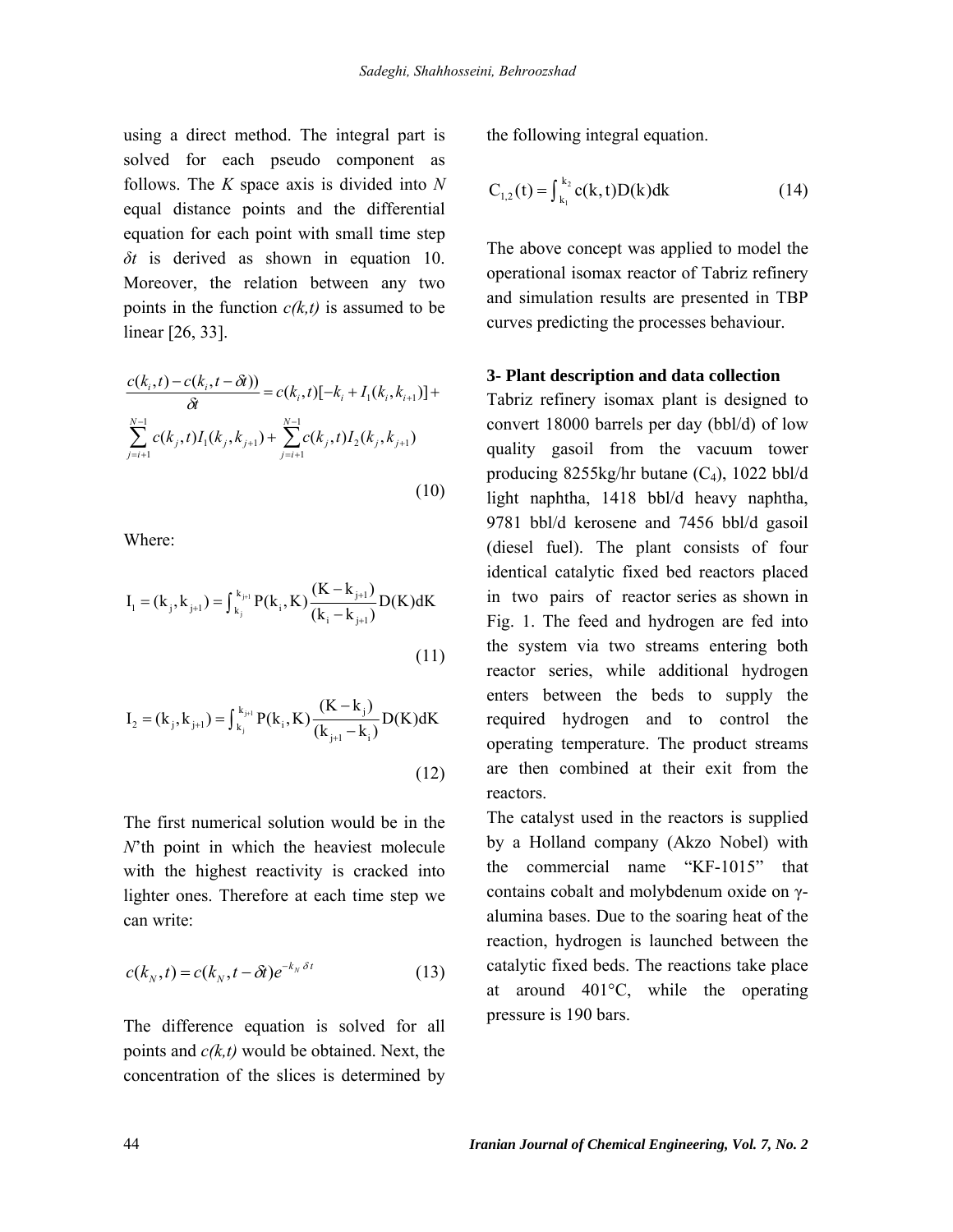

**Figure 1.** Schematic view of the reactors with temperature measurements on the beds

Since the model parameters are temperature dependant, it is important to make sure that the data collected are at an identical

temperature. This ensures the accuracy and reliability of the plant data. The concept of weight average bed temperature (WABT) defined by the catalyst manufacturer was employed to monitor temperature variations during the sampling periods. The WABT is the linear average of temperatures measured along the reactors multiplied by percentage of weight fraction of the catalyst at the measuring positions. The WABT is an important parameter for temperature evaluation in catalytic reactor systems. Having 32 measured temperatures at the locations shown in Fig. 1, WABT was attained for both sides of A and B corresponding to the two series of reactors in the Tabriz plant. This shows that there is not a considerable temperature deviation during the sampling periods to affect the temperature dependant model parameters (Fig. 2).



**Figure 2.** The weight average bed temperature (WABT) for Sides A and B during sampling period.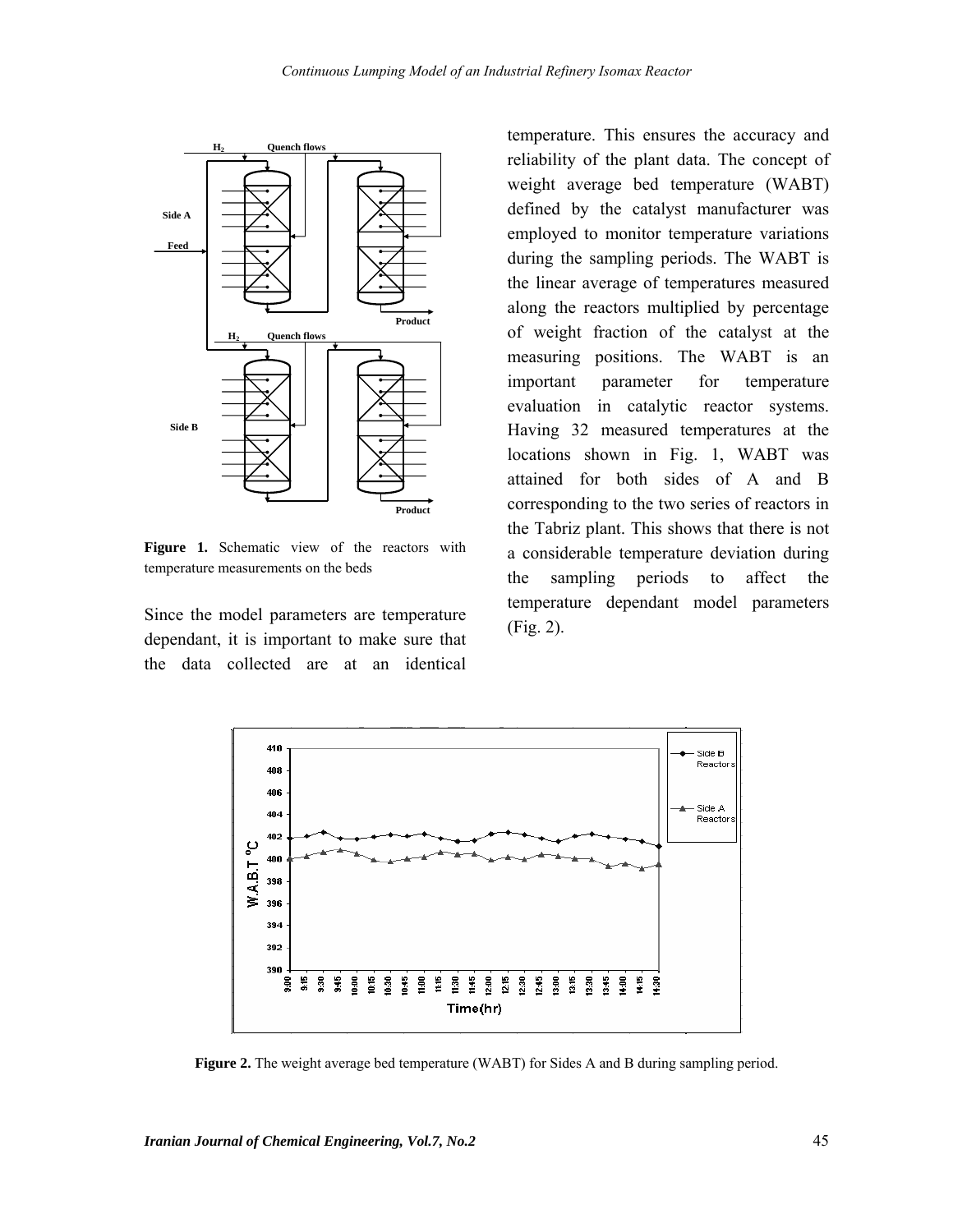#### **4- Results and discussion**

Samples from products including gaseous products as well as light naphtha, heavy naphtha, kerosene, gasoil and offtest were taken at the specified sampling time. The gaseous product compositions were measured by a GC analyzer, while ASTM-D86 was used for light naphtha, heavy naphtha, kerosene and gasoil. Moreover, offtest samples were tested using ASTM-D1160 and specific gravity. In this way, based on the sample data, the TBP curve for feed and products at different reaction times could be attained [34].

Samples of the inlet and outlet streams of the refinery isomax reactors were taken from the plant and the standard ASTM tests were done in order to draw the *θ* curves for each stream. The experimental data include specifications of feed as well as products at three different residence times of reaction. TBP curves for feed and products at the three residence times of 0.22, 0.26 and 0.3 hours were attained from the collected samples. Note that equivalent variable LHSV (Liquid Hourly Space Velocity) can also be used instead of residence time. The resulted values from the feed sample are shown in Fig. 3, which illustrate weight fraction distribution of the feed with respect to normalised TBP (*θ*), while Fig. 4 shows the specification of the products having 0.22 hour for the residence time of reaction.

Having the above experimental data, optimal values for model parameters were computed. The optimum values of the five independent tuning parameters of the model were calculated using the Levenberg-Marquardt algorithm as follows:

$$
\alpha = 0.1718
$$
  
\n
$$
a_0 = 1.009 \times 10^{-5}
$$
  
\n
$$
a_1 = 100
$$
  
\n
$$
k_{max} = 1.932 \text{ h}^{-1}
$$
  
\n
$$
\delta = 1.72 \times 10^{-4}
$$



**Figure 3.** The *θ* curve for feed stream specification



**Figure 4.** The *θ* curve for product stream with residence time of 0.22 hour

The above steps were repeated having the  $2<sup>nd</sup>$ and  $3<sup>rd</sup>$  round of samples taken from the reactor. On the other hand, the model results were obtained having the above mentioned estimated parameters and considering the inlet reactor feed specification. The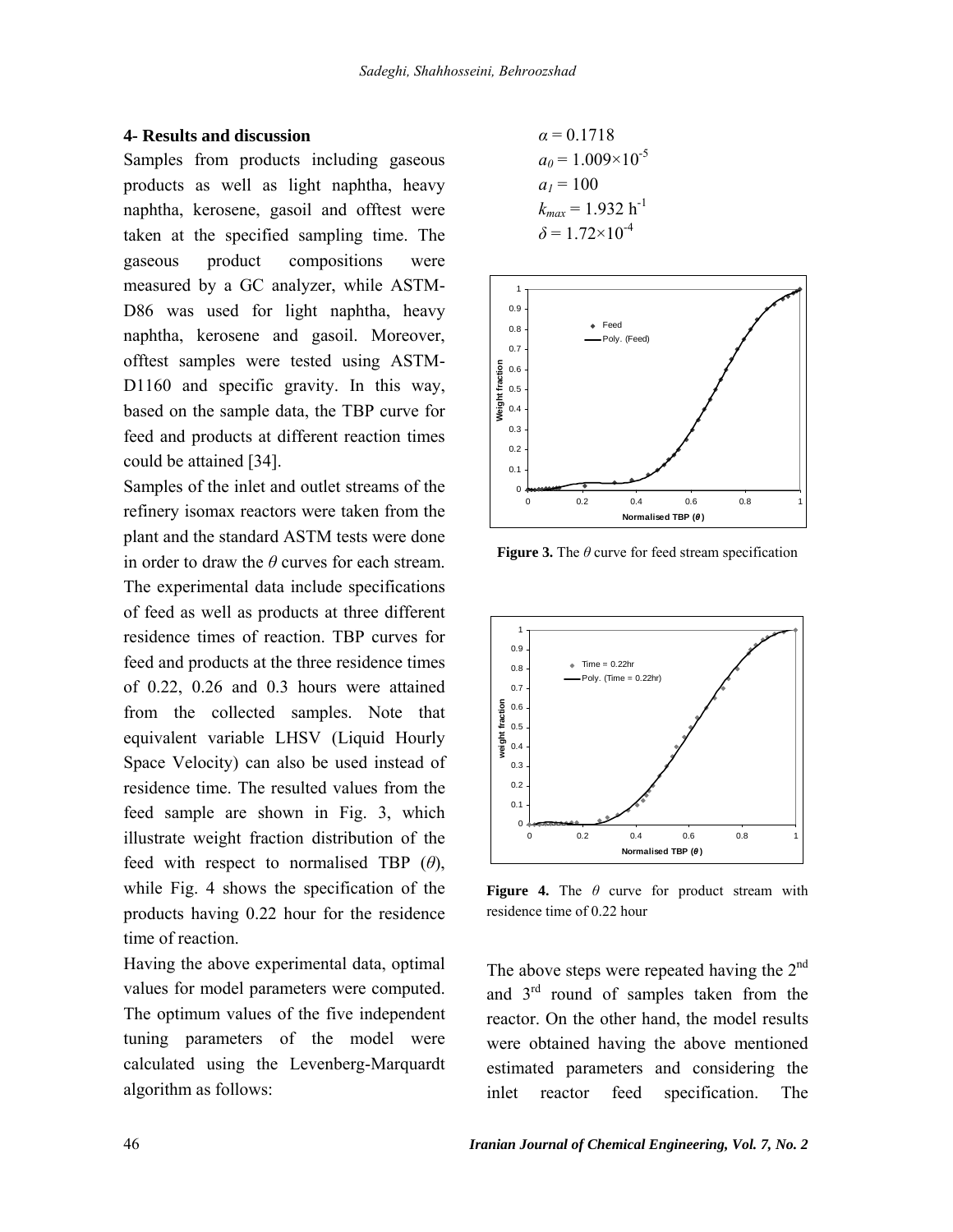experimental data were compared to the model results for these two sets of the plant data. It can be seen from the results that typical hydrocracking trends with respect to the residence time are well predicted by the model. This shows that as the hydrocracking proceeds, a wider distribution results that is more evident toward lower TBP components. Model predictions and experimental data from the second and third sets of samples having residence times of 0.26 and 0.3 hours are evaluated. Fig. 5 compares the model predictions and experimental data from the second set of samples having residence times of 0.26, while the third set of samples having residence times of 0.3 hour along with other sets of experimental data are compared in Fig. 6.



**Figure 5.** Comparison of the values of model prediction and experimental data in residence time of 0.26 hour

The results show that the model could well predict the experimental data. A polynomial trend line was also depicted on the figures having an order of 6 that can be used for estimation of the weight fraction at any given normalized TBP (*θ*) values. By fitting a simple *n*th order rate expression to the concentration data, it can be found from the model results and experimental data that the overall apparent order of the reaction in this process is 2. Hence the reaction order for individual component is 1, which confirms the finding of other researchers [35, 36].

Fig. 7 shows the errors for different hydrocarbon cuts predicted by the model in two specified residence times.



**Figure 6.** Comparison of the experimental data including feed and products in residence time of 0.22, 0.26 and 0.3 hour



**Figure 7.** Model prediction error for product values with residence time of 0.26 and 0.3 hours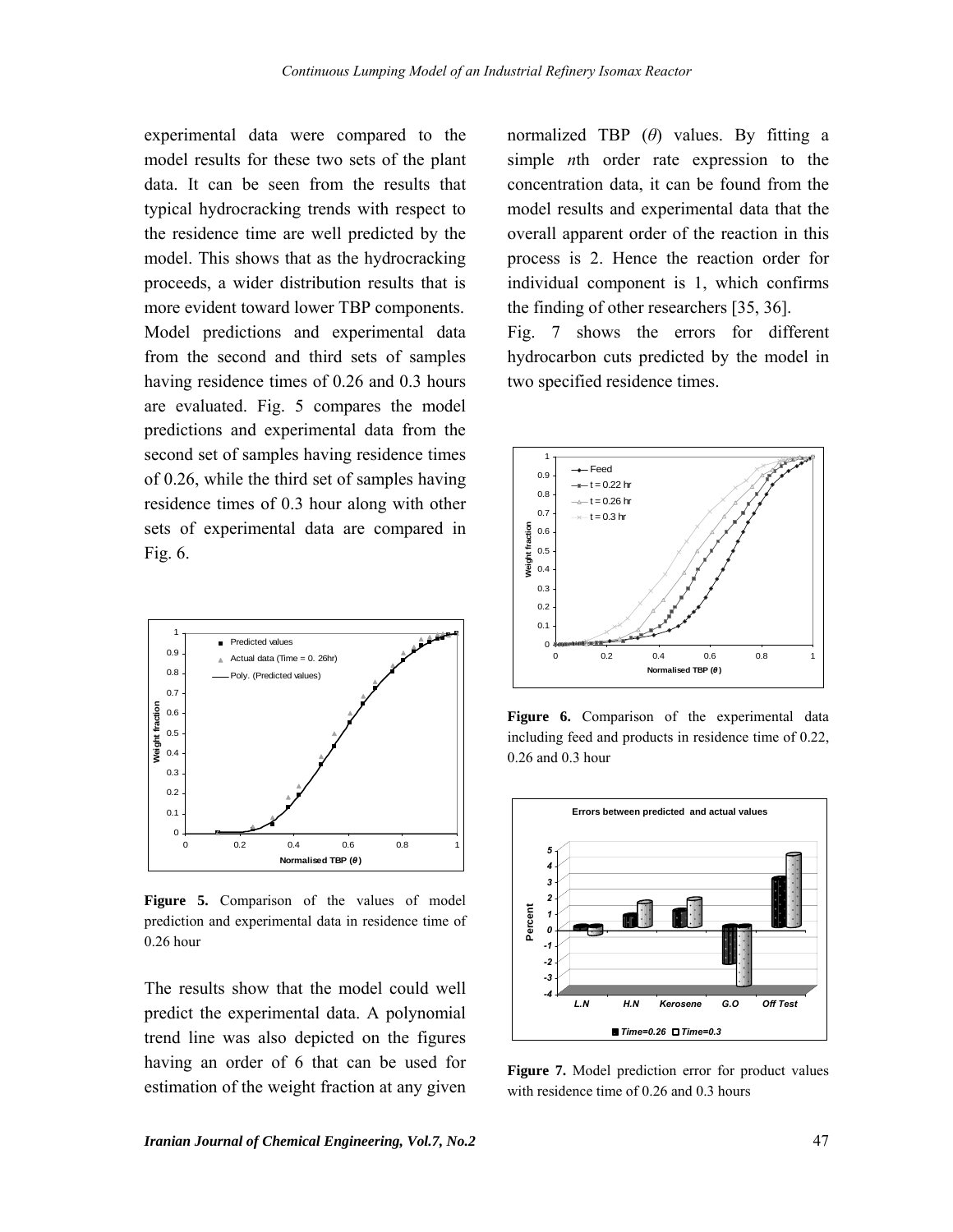This shows that while the model prediction is acceptable with less than 5% relative error, it has greater accuracy for lighter components and less residence time. This is reasonable since more conversions for heavier components can be expected in higher residence times. Overall, the model is reliable to a reasonable extent, for predicting the complex hydrocracking process.

# **5- Conclusions**

The method of continuous lumping model was successfully applied in modelling hydrocracking kinetics of an industrial isomax plant. The model presented in this paper, based on TBP curves and reactor residence time, was validated by three sets of experimental data. The model was able to come up with the complex hydrocracking kinetics showing an acceptable accuracy in predicting the product yield. The model prediction was more accurate for lighter components with smaller residence time. Moreover, it provides the framework for a more general and flexible model to be used for predicting complex nonlinear kinetics in simulation of hydrocrackers.

# **6- Acknowledgment**

Financial support of the research and development division of Tabriz refinery is greatly acknowledged. Mr. Torabi, the head of the refinery research committee and process engineer A. H. Razeghi, are highly appreciated for their help in collecting the data. We are also grateful for the critical and constructive comments of two anonymous referees.

## **7- Nomenclature**

| model parameters                       |
|----------------------------------------|
| parameter defined in equation 7        |
| parameter defined in equation 8        |
| concentration of species $i$           |
| distribution function                  |
| activation energy (cal)                |
| parameter defined in equation 11       |
| parameter defined in equation 12       |
| reactivity of species $i(h^{-1})$      |
| constant of heaviest species<br>rate   |
| $(h^{-1})$                             |
| number of equal distance points        |
| $P(k, K)$ yield distribution function  |
| gas constant (J/mole.K)                |
| parameter defined in equation 9        |
| temperature $(K)$                      |
| true boiling point of heaviest species |
| (K)                                    |
| true boiling point of species $i(K)$   |
| true boiling point of lightest species |
| (K)                                    |
| model parameters                       |
| normalized TBP of species i            |
| 6th order polynomial trendline that    |
| best fit the data in figures           |
| reactor residence time (h)             |
|                                        |

### **Indices**

- *i* coordinate axis
- j component index
- k coordinate axis

### **References**

- [1] Quann, R. J. and Jaffe, S. B., "Building useful models of complex reaction systems in petroleum refining", Chem. Eng. Sci., 51, 1615-1635, (1996).
- [2] Quann, R. J., "Modeling the chemistry of complex petroleum mixtures", Environmental Health Perspectives, 106, Suppl 6, 1441-1448, (1998).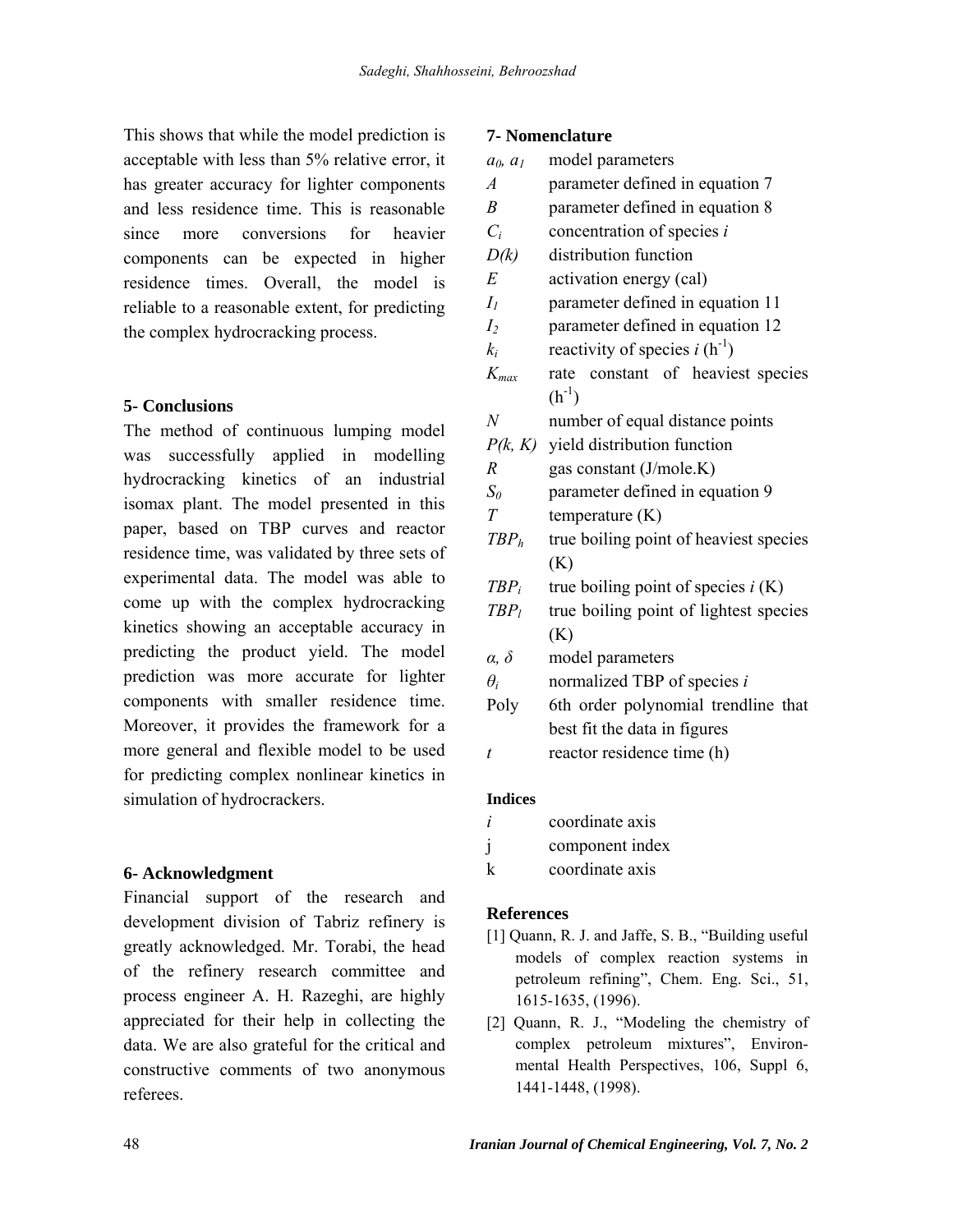- [3] Quintana-Solórzanoa, R., Thybauta, J. W., Galtierb, P. and Marina, G. B., "Single-event microkinetics for coke formation during the catalytic cracking of (cyclo)alkane/1-octene mixtures", Catal. Today, 127, 17-30, (2007).
- [4] Dewachtere, N. V., Santaella, F. and Froment, G. F., "Application of a single-event kinetic model in the simulation of an industrial riser reactor for the catalytic cracking of a vacuum gas oil", Chem. Eng. Sci., 54, 3653, (1999).
- [5] Froment, G. F., "Single event kinetic modeling of complex catalytic processes", Catal. Rev., 47, 83, (2005).
- [6] Baltanás, M. A., Raemdonck, K. K. V., Froment, G. F. and Mohedas, S. R., "Fundamental kinetic modeling of hydroisomerization and hydrocracking of noble-metal-loaded faujasites. 1. Rate parameters for hydroisomerization", Ind. and Eng. Chem. Res., 28, 899, (1989).
- [7] Quintana-Solórzanoa, R., Thybaut, J. W. and Marina, G. B., "A single-event microkinetic analysis of the catalytic cracking of (cyclo)alkanes on an equilibrium catalyst in the absence of coke formation", Chem. Eng. Sci., 62, Issues 18-20, 5033-5038, (2007).
- [8] Vynckier, E. and Froment, G. F., "Kinetic and thermodynamic lumping of multicom-ponent mixtures", Elsevier Science, Amsterdam, 10, 131, (1991).
- [9] Laxminarasimhan, C. S., Thybaut, J. W., Marin, G. B., Denayer, J. F., Baron, G. V., Martens, J. A. and Jacobs, P. A., "Relumped single event microkinetic model for alkane hydrocracking on shape selective catalysts : Catalysis on ZSM-22 pore mouths, bridge acid sites and micropores", Chem. Eng. Sci., 59, 4765-4772, (2004).
- [10] Elkamel, A. Al-Ajmi, A. and Fahim, M., "Modeling the hydrocracking process using artificial neural networks", Petrol. Sci. and Tech, 17, 931-954, (1999).
- [11] Michalopoulos, J., Papadokonstadakis, S., Arampatzis, G. and Lygeros, A., "Modelling

of an industrial fluid catalytic cracking unit using neural networks", Chem. Eng. Res. and Des., 79, 137-142, (2001).

- [12] Kuo, J. C. W. and Wei, J., "A Lumping analysis in monomolecular reaction systems", Ind. Eng. Chem. Fund., 8, 124, (1969).
- [13] Weekman, V. W. and Nace, D. M., "Kinetics of catalytic cracking selectivity in fixed, moving and fluid bed reactors", AIChE J., 16, 397, (1979).
- [14] Stangeland, B. E., "Kinetic Model for prediction of hydrocaracker yields", Ind. Eng. Chem. Prod. Des. Dev., 13, 72, (1974).
- [15] Weekman, V. W., "Lumps Models and kinetics", Chem. Eng. Prog. Monogr. Ser., 75(11), 3, (1979).
- [16] Chou, M. Y. and Ho, T. C., "Continum theory of lumping Nonlinear Reactions", AIChE J., 34(9), 1519-1527, (1988).
- [17] Astarita, G., "Lumping nonlinear kinetic: Apparent overall order of Reaction", AIChE J., 35(4), 529-537, (1989).
- [18] De Donder, T. and Affinite, L., Seconde Parete, Gauthier Villaris, Paris, (1931).
- [19] Amundson, N. R. and Acrivos, A., "On the steady state fractionation of multicomponent and fomplex mixture in an ideal cascade", Chem. Eng. Sci., 4, 249-258, (1955).
- [20] Alberty, R. A. and Oppenheimer, A., "A continuous thermodynamics approach to chemical equilibrium within an isomer group", J. Chem. Phys., 81, 4603-4618, (1984).
- [21] Zeman, R. J. and Amundson, N. R., "Continuous polymerization models", Chem. Eng. Sci., 20, 637-644, (1965).
- [22] Aris, R. and Gavalas, G., "On The Theory of Reactions in continuous mixtures", Phil. Trans. Roy. Soc. A, 260, 351-369, (1966).
- [23] Aris, R., "Prolegomena to the rational analysis of system of chemical reactions. II: Some Adderna", Arch. Rat. Mech.